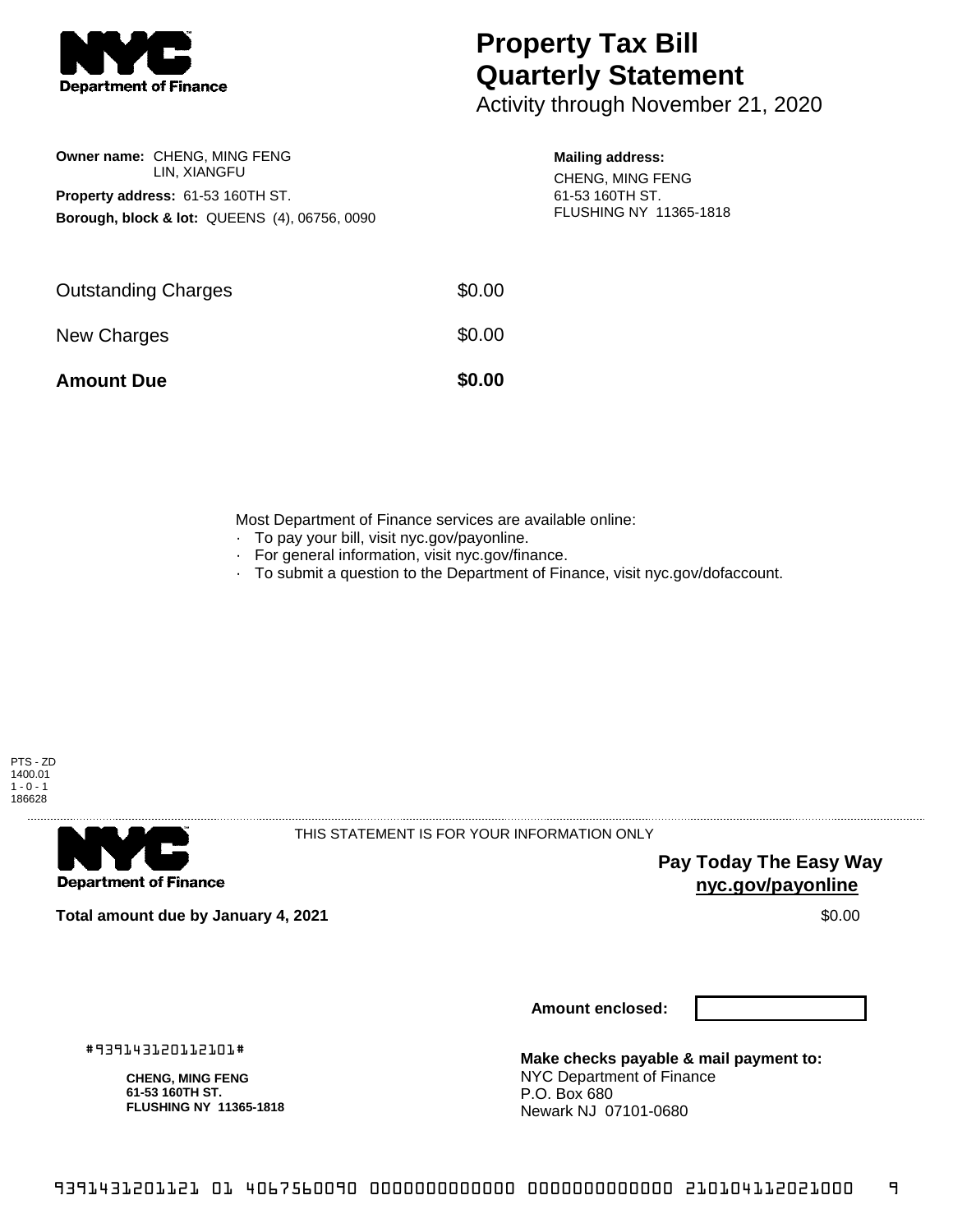

| <b>Previous Charges</b><br>Total previous charges including interest and payments |                      |            | Amount<br>\$0.00               |
|-----------------------------------------------------------------------------------|----------------------|------------|--------------------------------|
|                                                                                   |                      |            |                                |
| <b>Finance-Property Tax</b><br><b>Adopted Tax Rate</b><br>Payment Adjusted        | 01/01/2021           | 01/01/2021 | \$0.00<br>$$-34.42$<br>\$34.42 |
| <b>Total current charges</b>                                                      |                      |            | \$0.00                         |
| <b>Tax Year Charges Remaining</b>                                                 | <b>Activity Date</b> | Due Date   | <b>Amount</b>                  |
| Finance-Property Tax<br><b>Adopted Tax Rate</b>                                   |                      | 04/01/2021 | \$0.00<br>$$-34.42$            |
| <b>Early Payment Discount</b><br>Payment Adjusted                                 | 01/01/2021           | 04/01/2021 | \$0.34<br>\$34.08              |
| Total tax year charges remaining                                                  |                      |            | \$0.00                         |
| <b>Overpayments/Credits</b>                                                       | <b>Activity Date</b> | Due Date   | <b>Amount</b>                  |
| <b>Credit Balance</b>                                                             |                      | 07/01/2020 | $$-68.50$                      |
| Total overpayments/credits remaining on account                                   |                      |            | \$68.50                        |

You must apply for a refund or a transfer of credits resulting from overpayments within six years of the date of **the overpayment or credit. Please note that overpayments and credits are automatically applied to unpaid taxes.**

## **Home banking payment instructions:**

- 1. **Log** into your bank or online bill pay website.
- 2. **Add** the new payee: NYC DOF Property Tax. Enter your account number, which is your boro, block and lot, as it appears here: 4-06756-0090 . You may also need to enter the address for the Department of Finance. The address is P.O. Box 680, Newark NJ 07101-0680.
- 3. **Schedule** your online payment using your checking or savings account.

## **Did Your Mailing Address Change?** If so, please visit us at **nyc.gov/changemailingaddress** or call **311.**

When you provide a check as payment, you authorize us either to use information from your check to make a one-time electronic fund transfer from your account or to process the payment as a check transaction.